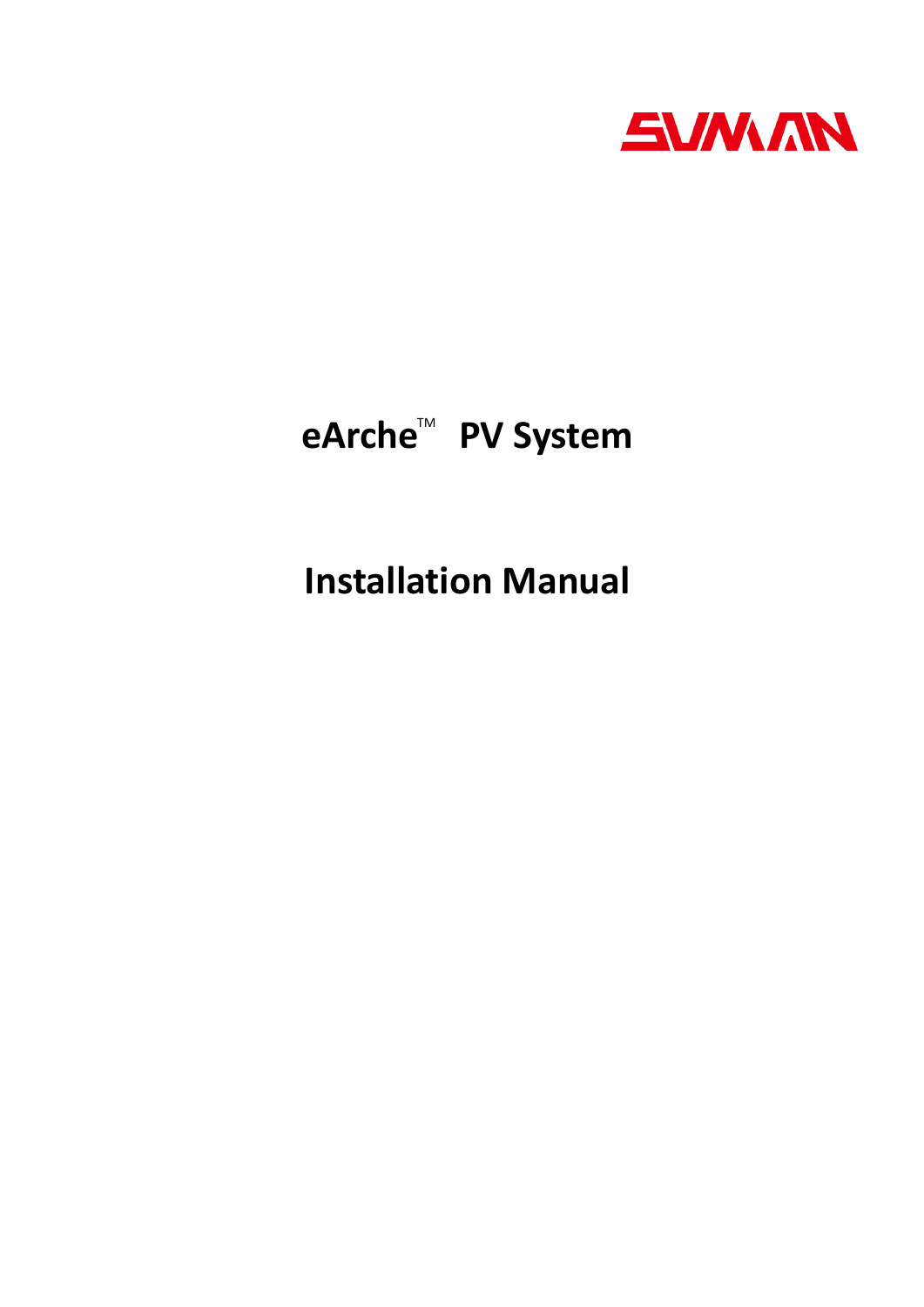# **Contents**

- **Purpose of this guide**
- **Features & Benefits**
- **Notices**
- **General safety**
- **Handling safety**
- **Installation safety**
- **Fire safety**
- **Production Identification**
- **Mechanical Installation**
- **Grounding**
- **Electrical installation**
- **Disclaimer of liability**
- **Products Data**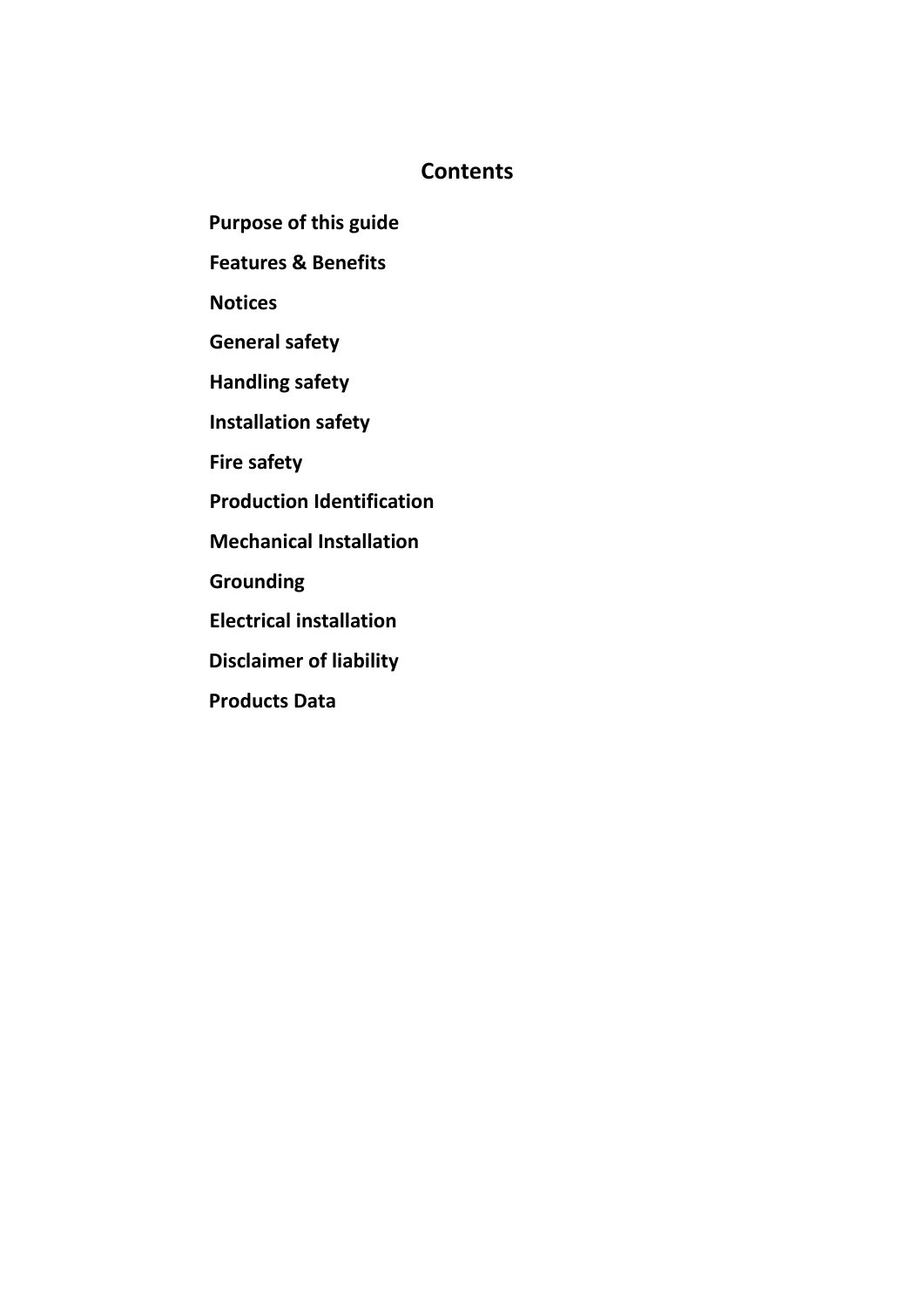

#### **Purpose of this guide**

- This guide contains information regarding the installation and safe handling of Sunman (Zhenjiang) Company Limited eArche PV system. Sunman (Zhenjiang) Company Limited referred to as "SUNMAN".
- Installers must read and understand this guide prior to installation. For any questions, please contact SUNMAN's Customer Service Department "or our local representatives" for more detailed information. Installers should follow all safety precautions described in this guide as well as local codes when installing a eArche.
- Before installing a solar photovoltaic system, installers should familiarize themselves with its mechanical and electrical requirements. Keep this guide in a safe place for future reference (care and maintenance) and in case of sale or disposal of eArche.
- SUNMAN's eArche are tested and certified for installations worldwide. Different regions may have different regulations for solar PV installations.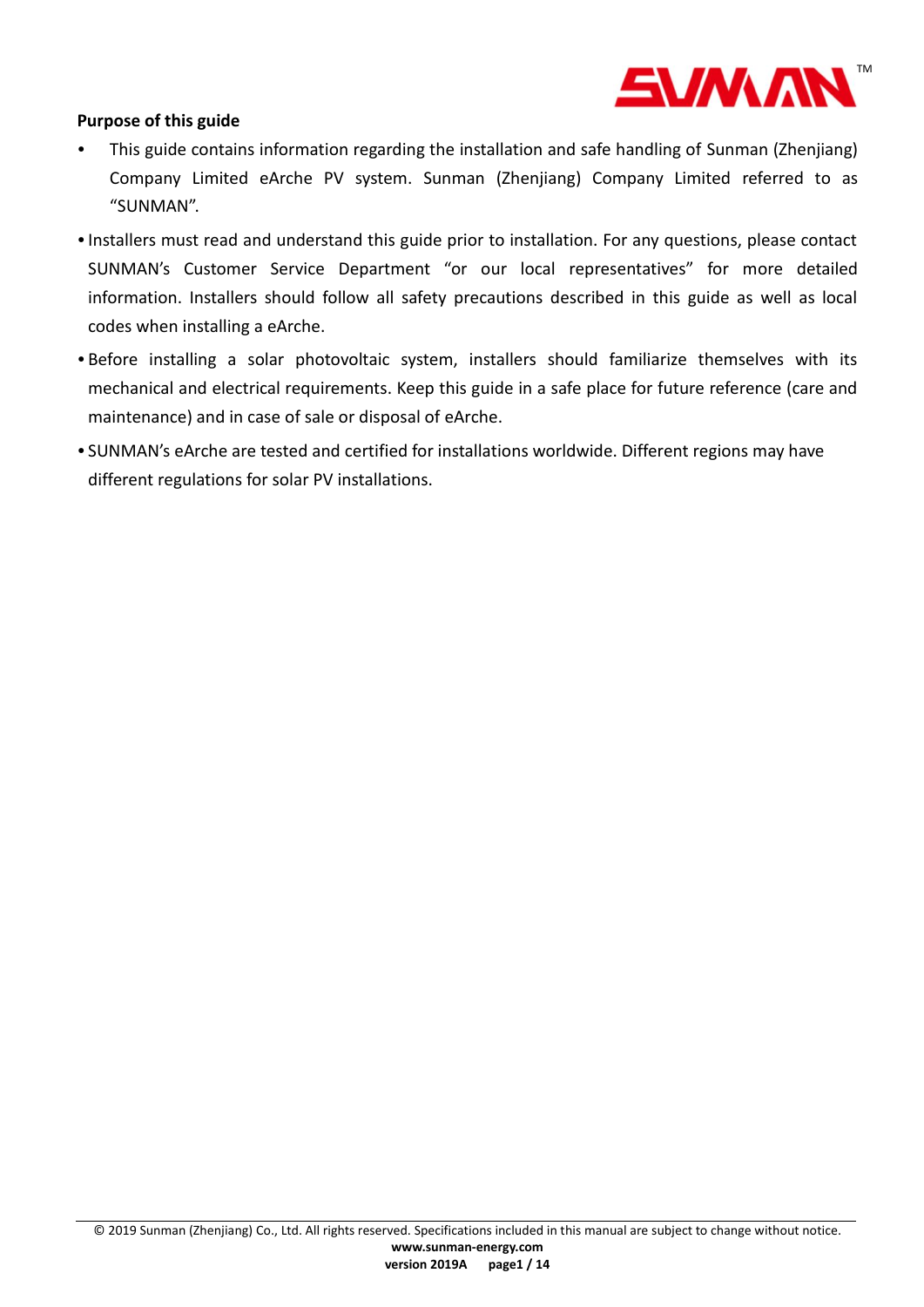

# **Features & Benefits**

- Flexible layouts
- eArche<sup>TM</sup> PV system can be installed at any shape roofs, which has integrated appearance with buildings.
- Maximization installation quantity of eArche at any kinds roof.
- •Quick installation
- •Ultra-thin and light to save inatallation labor by a large margin.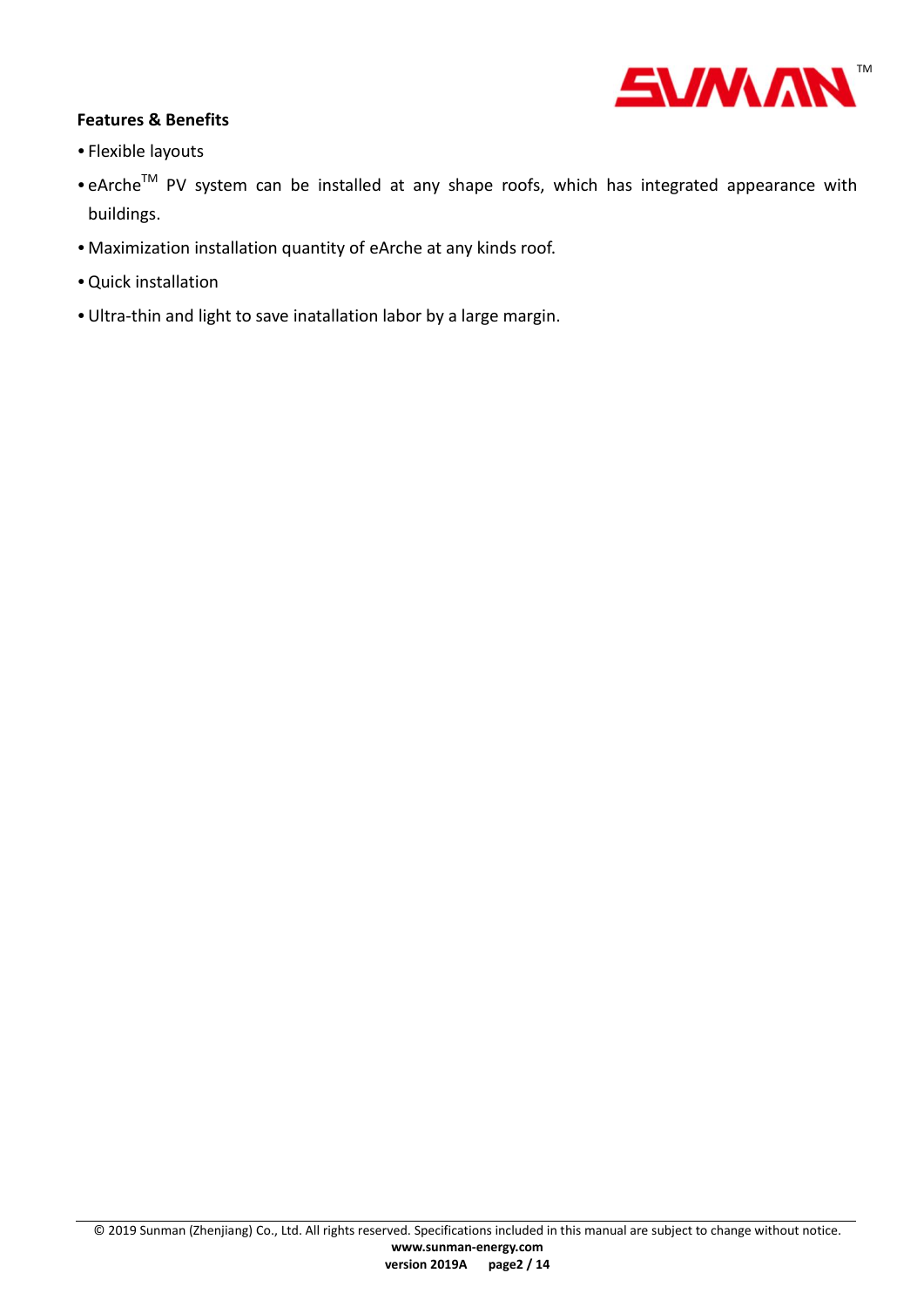

#### **Notices**

This manual contains important installation instructions for the core hardware components required for eArche™ PV System PV arrays.

### **Copyright and Trademark Information**

Copyright © 2019 by Sunman (Zhenjiang) Company Limited. All rights reserved. eArche and the SUNMAN logo are trademarks of Sunman (Zhenjiang) Company Limited.

#### **Warranty Warnings**

"WARRANTY VOID IF NON-SUNMAN-CERTIFIED HARDWARE IS ATTACHED TO eArche™ PV System."

#### **For Further Information**

For additional technical support documentation, please visit the Support page of the SUNMAN web site at www.sunman-energy.com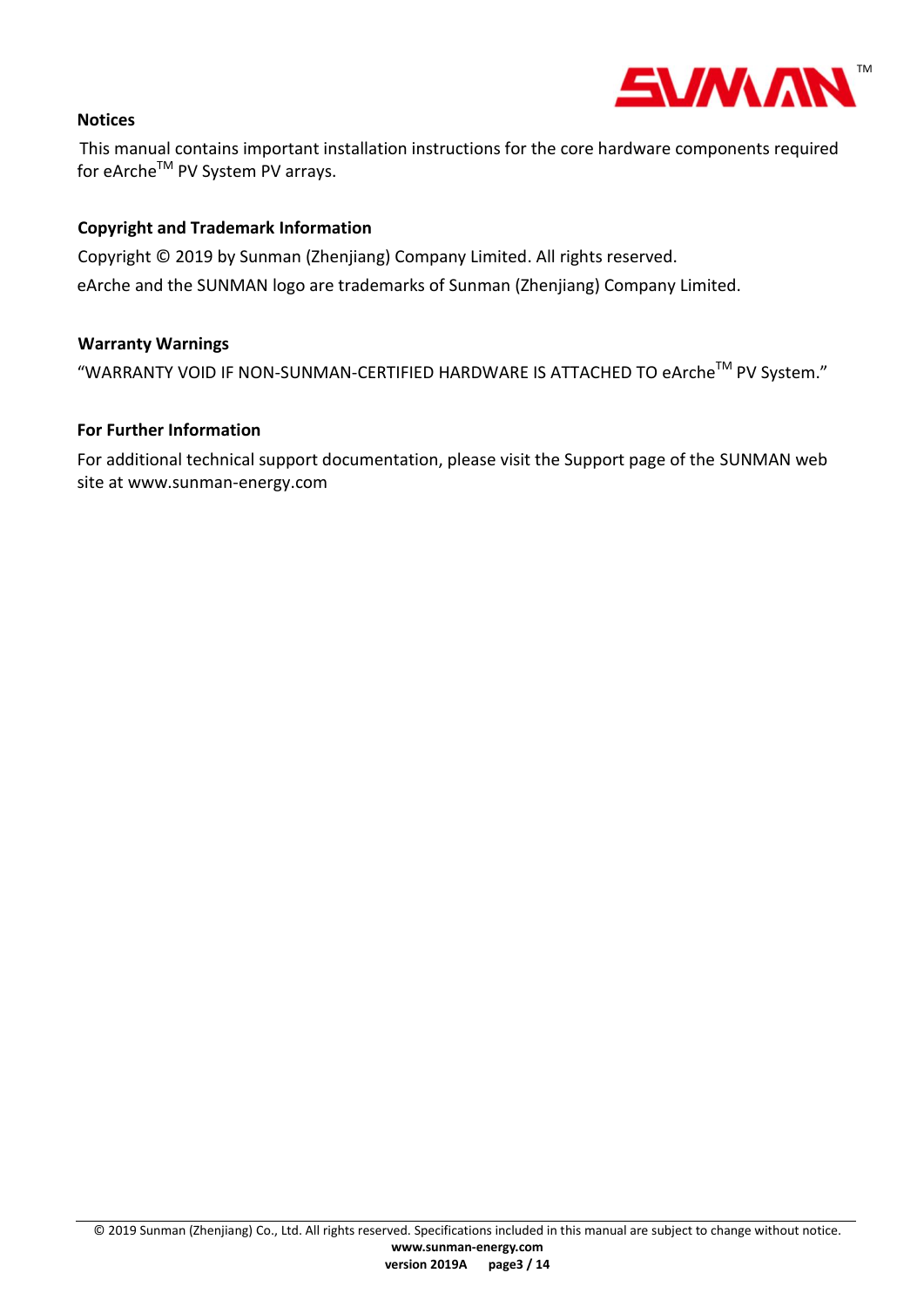

# **General safety**

- eArche that fall under this application class may be used in system operation at more than 50V DC or 240W, where general contact access is anticipated. eArche are qualified for safety under IEC 61730-2 and within this application class are considered to meet the requirements for Safety Class II.
- eArche are qualified for Application Class A(IEC 61730-1).
- Installing solar photovoltaic systems requires specialized skills and knowledge. Installation should only be performed by qualified personnel.
- Installers should assume all risks of injury that might occur during installation, including, but not limited to, the risk of electric shock.
- •One single eArche may generate more than 30V DC when exposed to direct sunlight. Contact with a DC voltage of 30V or more is potentially hazardous.
- •Do not disconnect during load connection.
- Photovoltaic solar eArche convert light energy to direct current electrical energy. They are designed for outdoor use. eArche can be ground mounted, mounted on rooftops, vehicles or boats. The proper design of support structures lies within the responsibility of the system designers and installers.
- •Do not use mirrors or other magnifiers to concentrate sunlight onto eArche.
- When installing the system, abide to all local, regional and national statutory regulations. Obtain a building permit if necessary.
- eArche electrical characteristics are within  $\pm$ 10% of the indicated values of Isc, Voc and Pmax under standard test conditions (Irradiance of 1000W/m<sup>2</sup>, AM 1.5 spectrum, a cell temperature of 25 °C (77°  $F)$ ).
- •Only use equipment, connectors, wiring and support frames suitable for solar electrical systems.
- "Always use fall protection equipment when working from heights of 6 feet  $(183cm)$  or above". Follow Occupational Safety and Health Act (OSHA) or local governing safety regulations regarding fall protection. (UL only)

#### **Handling safety**

- •Do not lift eArche by grasping eArche' junction box or electrical leads.
- •Do not stand, step or walk on any side of eArche.
- •Do not drop eArche or allow objects to fall on eArche.
- •Do not place any heavy objects on eArche.
- Be cautious when placing eArche down onto a surface, particularly when placing it in a corner.
- Inappropriate transport and installation may break eArche and void the warranty.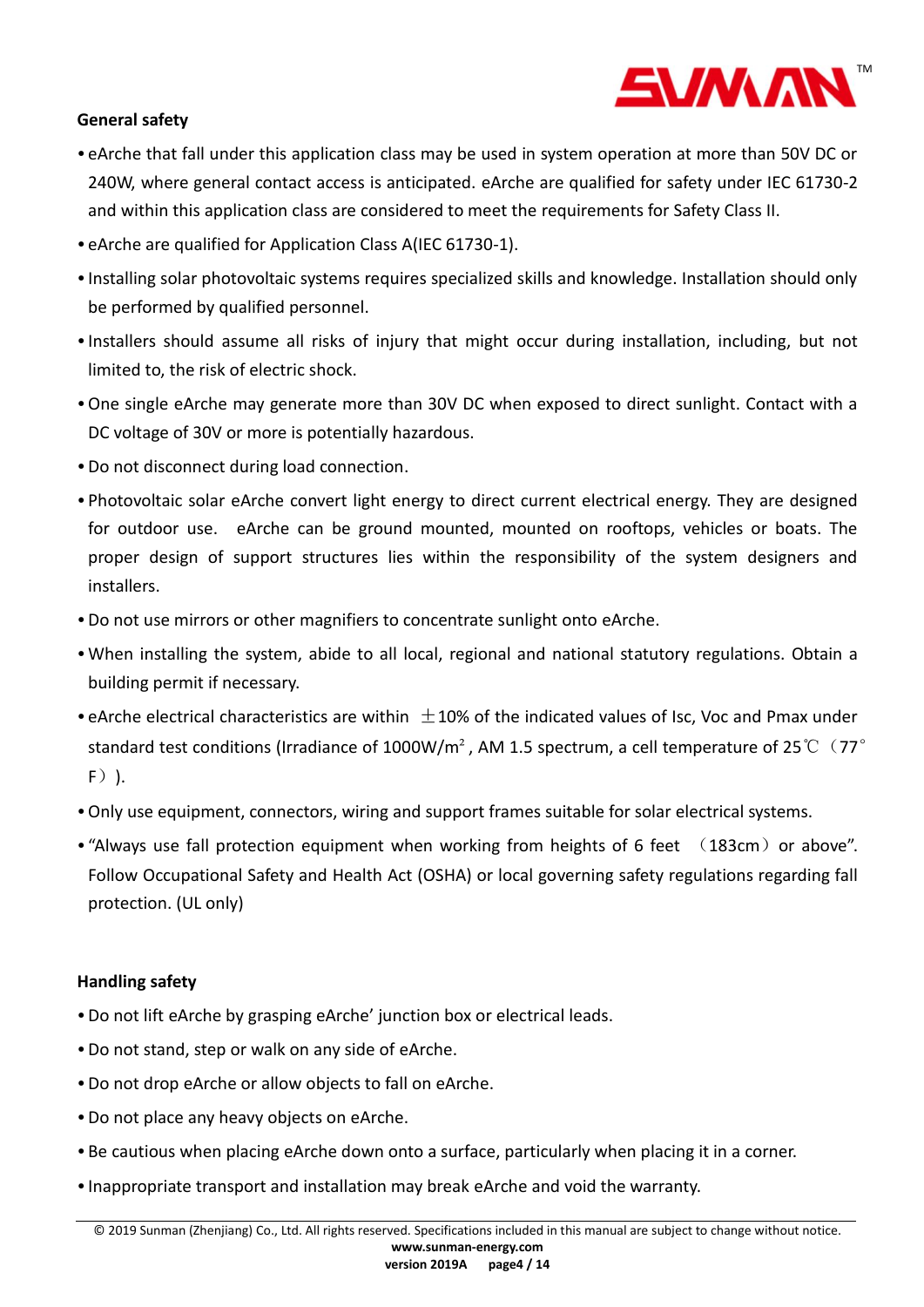

- •Do not attempt to disassemble eArche, and do not remove any attached nameplates or components from eArche.
- •Do not apply paint or adhesive to eArche' top surface.
- To avoid damage to the front cover and backsheet, do not scratch, "dent" or hit the front cover and backsheet.
- •Do not drill holes in the ribs of SMA series. This may compromise the frame strength, cause corrosion of the ribs and void the warranty.
- •Do not scratch the anodized coating of the ribs (except for grounding connection). It may cause corrosion of the ribs or compromise the ribs strength.
- A panel with broken front plate or torn back sheet cannot be repaired and must not be used since contact with any panel surface or the ribs can cause an electric shock.
- Work only under dry conditions, and use only dry tools. Do not handle panels under wet conditions unless wearing appropriate protective equipment.
- When storing uninstalled panels outdoors for any period of time, always cover the panels and ensure that the front cover faces down "on a soft flat surface" to prevent water from collecting inside the panel and causing damage to exposed connectors.

## **Installation safety**

- •Never open electrical connections or unplug connectors while the circuit is under load.
- Contact with electrically charged parts of the panels, such as terminals, can result in burns, sparks and lethal shock whether or not the panel is connected.
- •Do not touch eArche unnecessarily during installation. The front surface and the ribs may be hot; there is a risk of burns and electric shock.
- •Do not work in the rain, snow or in windy conditions.
- Avoid exposing cables to direct sunlight in order to prevent insulation degradation.
- Keep children well away from the system while transporting and installing mechanical and electrical components.
- Completely cover eArche with an opaque material during installation to prevent electricity from being generated.
- •Do not wear metallic rings, watchbands, earrings, nose rings, lip rings or other metallic objects while installing or troubleshooting photovoltaic systems.
- •Use only insulated tools that are approved for working on electrical installation.
- Follow the safety regulations for all other system components, including wires and cables, connectors, charging regulators, inverters, storage batteries, rechargeable batteries, etc.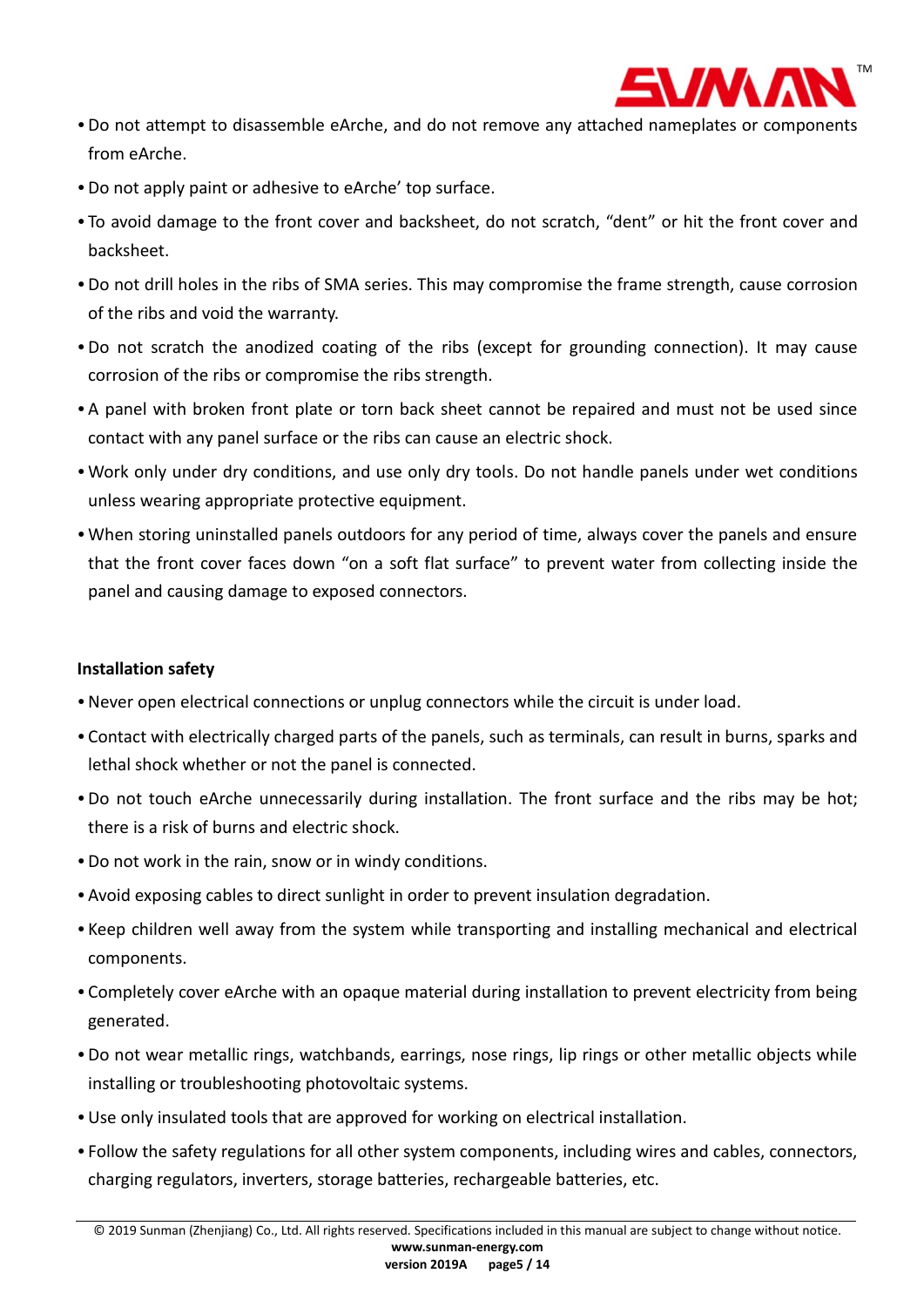

- •Under normal conditions, a photovoltaic eArche is likely to experience conditions that produce more current and/or voltage than reported at standard test conditions. Accordingly, the values of Isc and Voc marked on this eArche should be multiplied by a factor of 1.25 when determining component voltage ratings, conductor current ratings, fuse sizes, and size of controls connected to the PV output.
- •Only use same or connectable connectors to connect eArche to form a string, or connect to another device. Removing the connectors will void the warranty.

#### **Fire safety**

- Consult your local authority for guidelines and requirements for building or structural fire safety.
- Roof constructions and installations may affect the fire safety of a building; improper installation may create hazards in the event of a fire.
- •Use components such as ground fault circuit breakers and fuses as required by local authority.
- •Do not use panels near equipment or in places where flammable gases may be generated.
- eArche have been rated Fire Class C, and are suitable for mounting on to a Class A roof.

#### **Production Identification**

#### **Each eArche has two labels providing the following information:**

- •Nameplate: describes the product type; rated power, rated current, rated voltage, open circuit voltage, short circuit current, all as measured under standard test conditions; weight, dimensions etc.; the maximum system voltage is 1000 volts.
- Barcode: each individual eArche has a unique serial number. The serial number has 18 digits. The 1th to 4th digits are the module type for internal use, and the 5th and the 6th digits are the year code, and the 7th and 8th digits are the month and the 9th and the 10th digits are the week code, and the 11th and the 15th digits are order number, and the 16th and the 18th digits are the sequence codes. For example, XXXX160417XXXXXXXX means the module was made in the 17th week of 2016. Each module has only one bar code. It is permanently attached to the interior of eArche and is visible from the top front of eArche. This bar code is inserted prior to lamination.



#### **Mechanical Installation**

#### **Selecting the location**

- Select a suitable location for installing eArche.
- eArche should face south in northern latitudes and north in southern latitudes.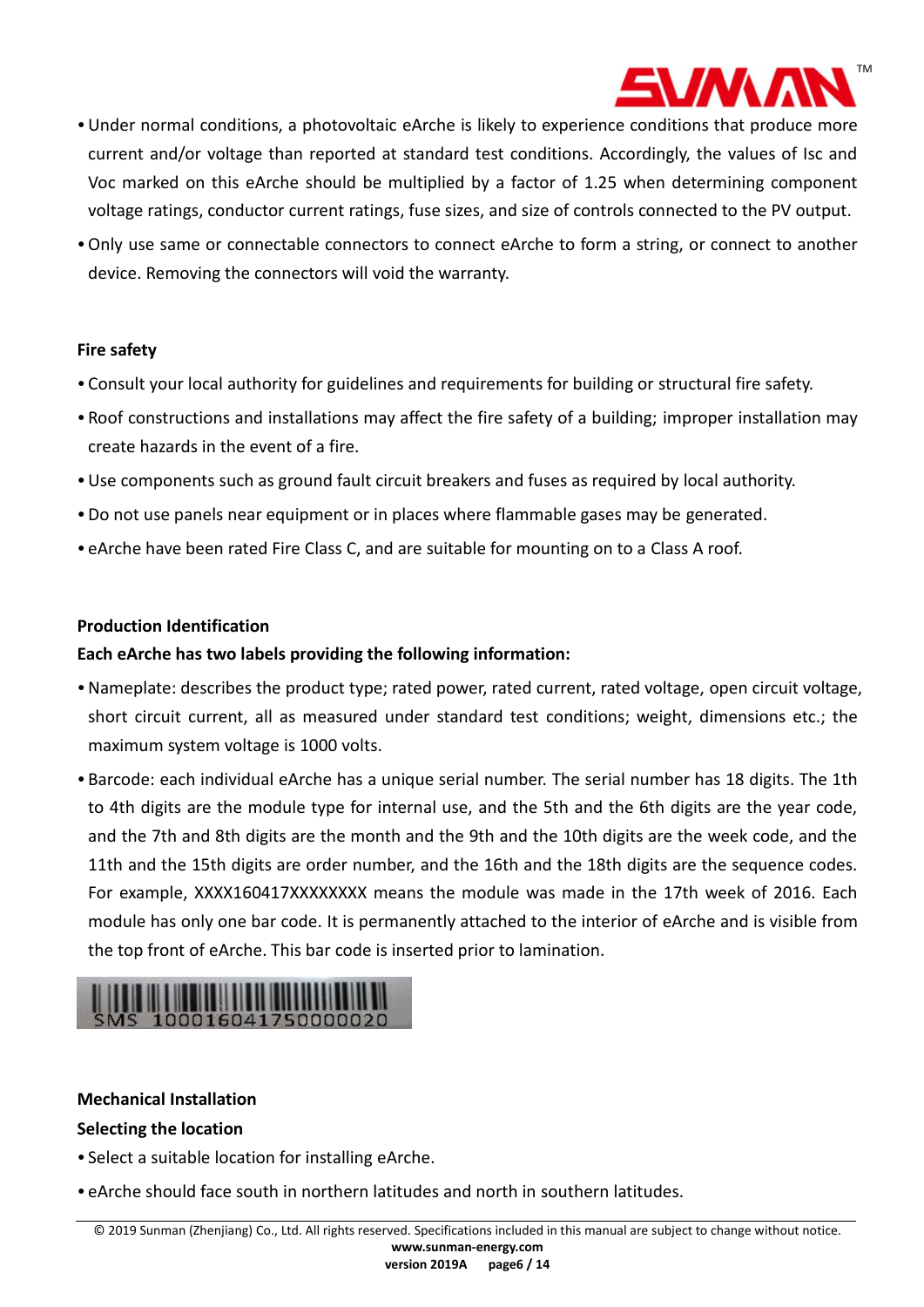

- For detailed information on the best installation angle, refer to standard solar photovoltaic installation guides or consult a reputable solar installer or systems integrator.
- eArche should not be shaded at any time. If a eArche is shaded or even partially shaded, it will fail to perform at ideal conditions and result in lower power output.
- •Do not use eArche near equipment or in locations where flammable gases may be generated or collected.

#### **General installation**

- eArche mounting structure must be made of durable, corrosion-resistant and UV-resistant material.
- Always observe the instructions and safety precautions included with eArche support frames.
- •Do not drill additional mounting holes in the PV panel's ribs as this will void the warranty.
- Before installing eArche on a roof, always ensure the roof construction is suitable. In addition, any roof penetration required to mount eArche must be properly sealed to prevent leaks.
- •Dust building up on the surface of eArche can impair with eArche performance. SUNMAN recommends installing eArche with a tilt angle of at least 10 degrees, making it easier for dust to be washed off by rain.
- Always keep the back sheet of the panel free from foreign objects, "plants and vegetation", or structural elements, which could come into contact with the panel, especially when the panel is under mechanical load.
- Ensure panels are not subject to wind or snow loads exceeding the maximum permissible loads, and are not subject to excessive forces due to the thermal expansion of the support structures: Refer to the following installation methods for more detailed information.

#### **eArche product design loads**

• All eArche<sup>TM</sup> product have been evaluated for test loads of 2400 Pa with the following solutions.

# **Mechanical Installation**

#### **Quick-bonding Installation**

#### ▶**For SMD Series**

SMDxxxM-6X12DW, SMDxxxM-6X10DW, SMDxxxM-4X12DW, SMDxxxM-4X09DW

#### ▶**Overview**

• The SMD Series use quick and easy installation methods which called "Quick-bonding" is very suitable for color steel roofing.



© 2019 Sunman (Zhenjiang) Co., Ltd. All rights reserved. Specifications included in this manual are subject to change without notice. **www.sunman-energy.com**

**version 2019A page7 / 14**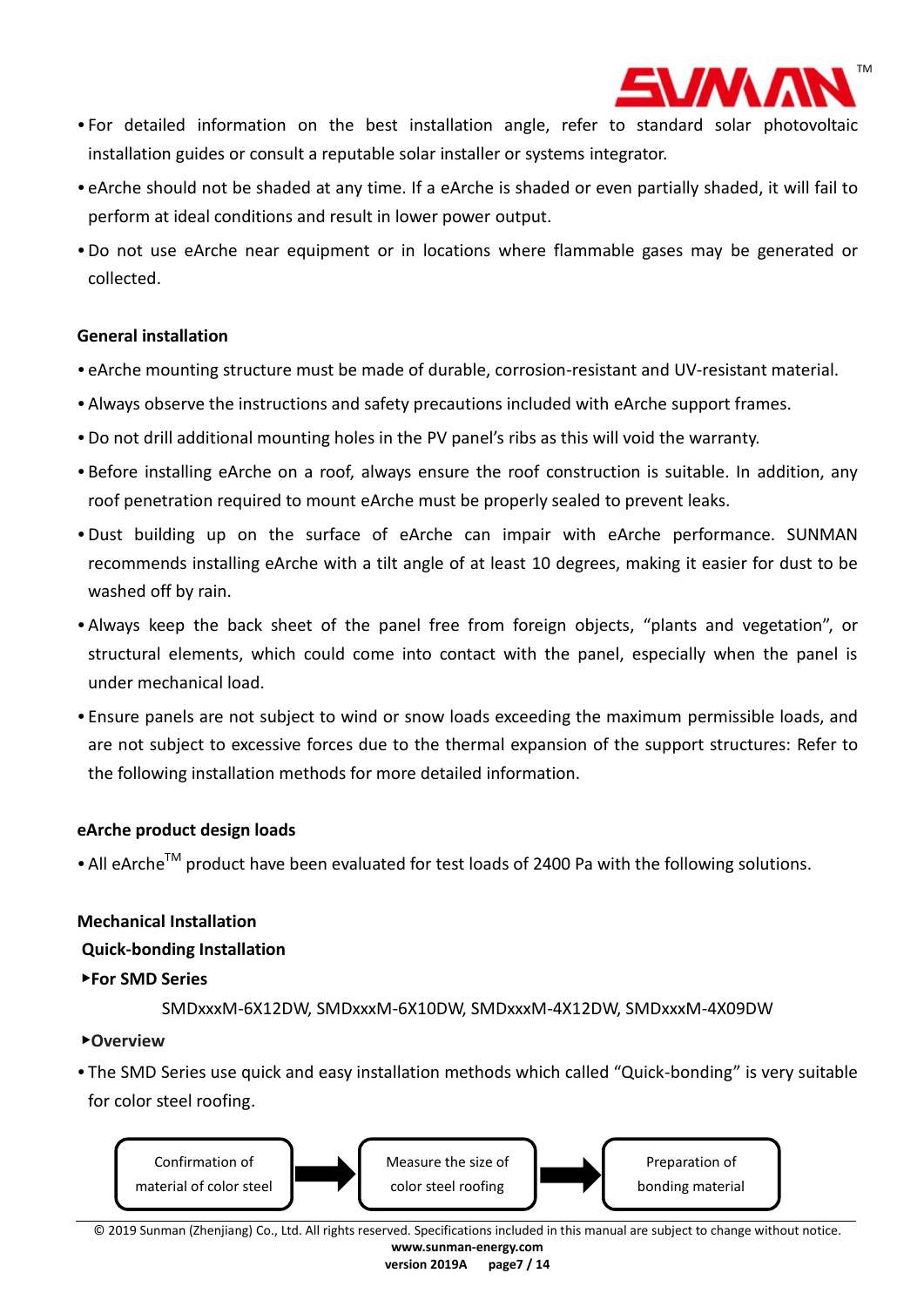$$
\begin{array}{c}\n\text{Installation} \\
\hline\n\end{array}
$$
\n
$$
\begin{array}{c}\n\text{Install chemicalbonding material\n\end{array}
$$
\n
$$
\begin{array}{c}\n\text{Clean the color steelroofing\n\end{array}
$$

- a. Confirmation of material of color steel
- SMD Series to be bonded with PE((Use of the brand: BECKER, VALSPAR, NIPPON, AKZO NOBEL) coating of zinc aluminum plate(Galvalume. AZ50, AZ55, AZ60 or Zincalume. AZ150). Substrate materials not listed in the table must be approved by the local distributors, otherwise the warranty will be invalid.
- b. Size of color steel roofing:



- c. Preparation of bonding material
- Please contact the local distributors for the detail information.
- d. Clean the color steel roofing
- Always keep the backsheet of SMD Series and rooftop clean before install.
- e. Install chemical bonding material
- The thickness of chemical bonding material should not less than 4 mm, width is not less than 10 mm. The length of the chemical bonding material shall not be less than the number corresponding to L in the following table.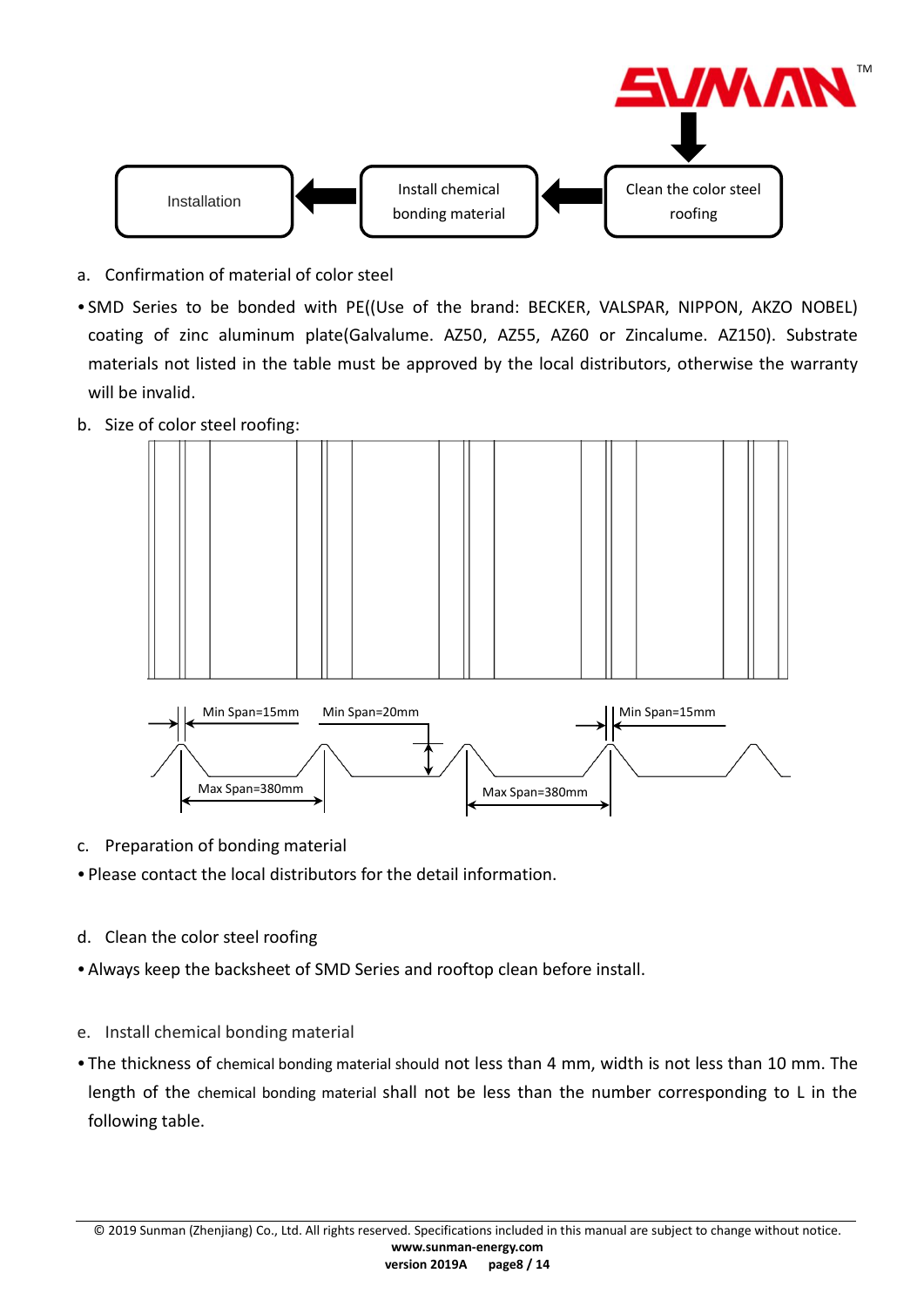

## f. Layout of SMD Series

#### • Layout (For SMD Series: SMDxxxM-6X12DW, SMDxxxM-6X10DW,)



• Layout (For SMD Series: SMDxxxM-4X12DW, SMDxxxM-4X09DW)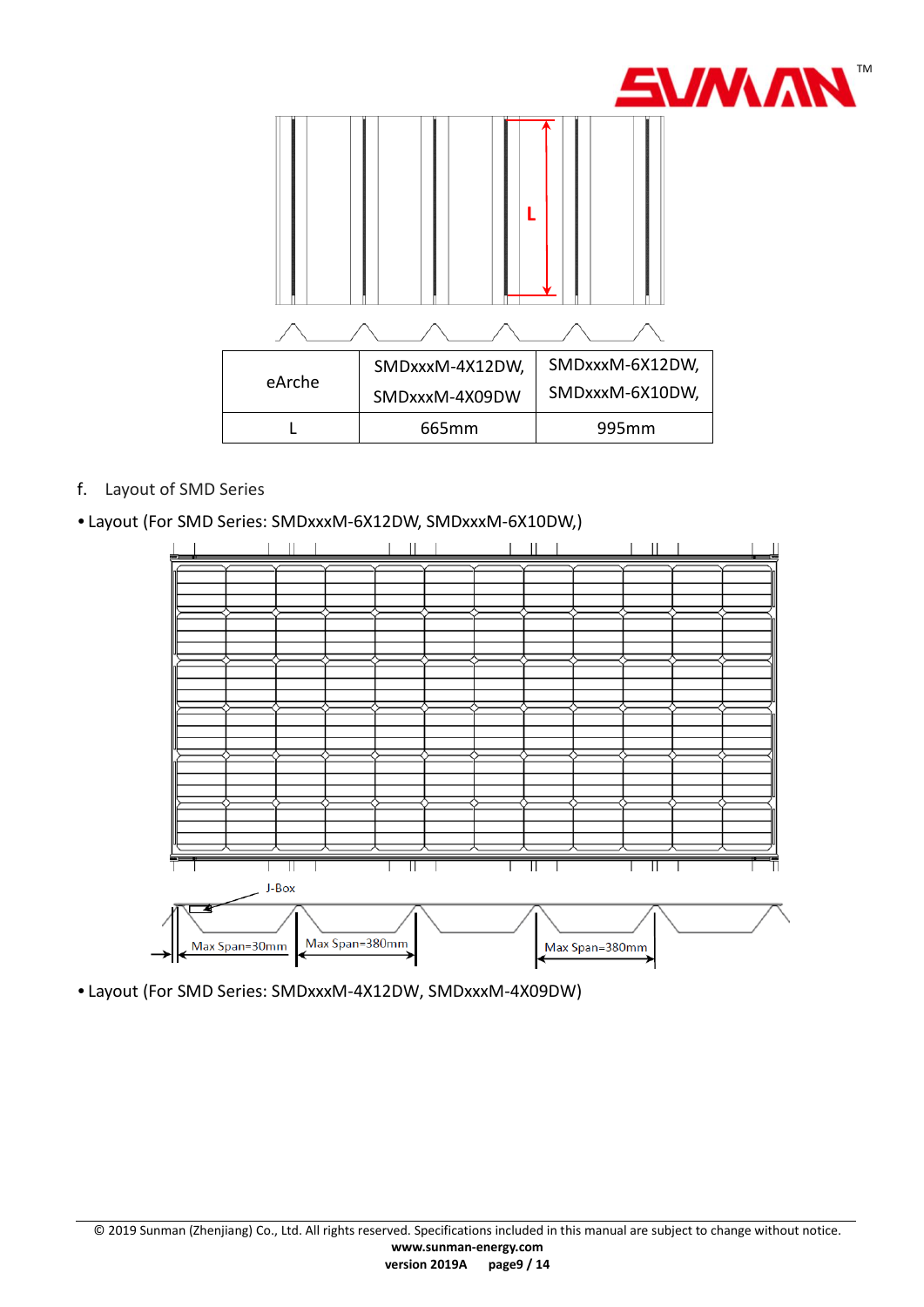



- ▶Note:
- Please contact the local distributors if you are not sure whether your color steel roofing is suit for SMD Series or you have any question about this installation method.
- Please contact the local distributors if you want to remove SMD Series from your color steel roofing.

#### **Grounding**

- For grounding and bonding requirements, please refer to regional and national safety and electricity standards. If grounding is required, use a recommended connector type for the grounding wire.
- For grounding, this guide refers to module frame grounding. If grounding is required, make sure module frames (metal exposed to touch) are always grounded.
- SUNMAN recommends always refer to local state and national code requirements for PV module grounding. SUNMAN highly recommends negative grounding if it's allowed by local authorities.
- When attaching the frame grounding hardware and wire to the frame it must be placed corresponding to the ground symbol stamped location to ensure proper electrical connection.
- For grounding should be performed by a qualified electrician.

#### **For SMD Series**

Grounding layouts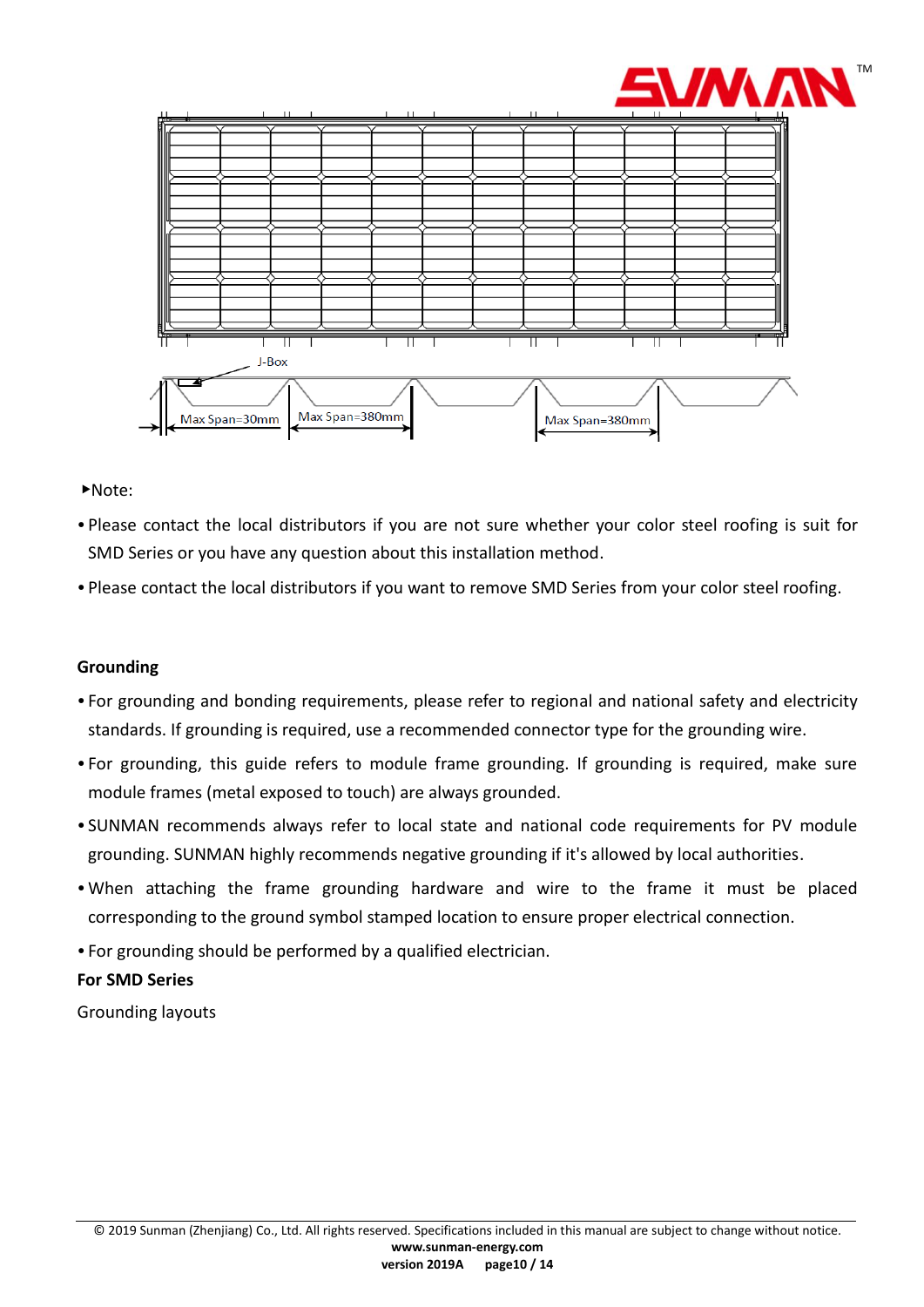



#### ▶**Note:**

- Pan head tapping screws with cross recessed: ISO 7049-ST 4.2X9.5-F-H Equal GB/T 845-85 ST 4.2X9.5-F-H
- Star washer: DIN 6797-J 4.3 Equal GB/T 861.1-1987 4
- Pan head tapping screws with cross recessed , Connection terminal and Star washer should be made of stainless steel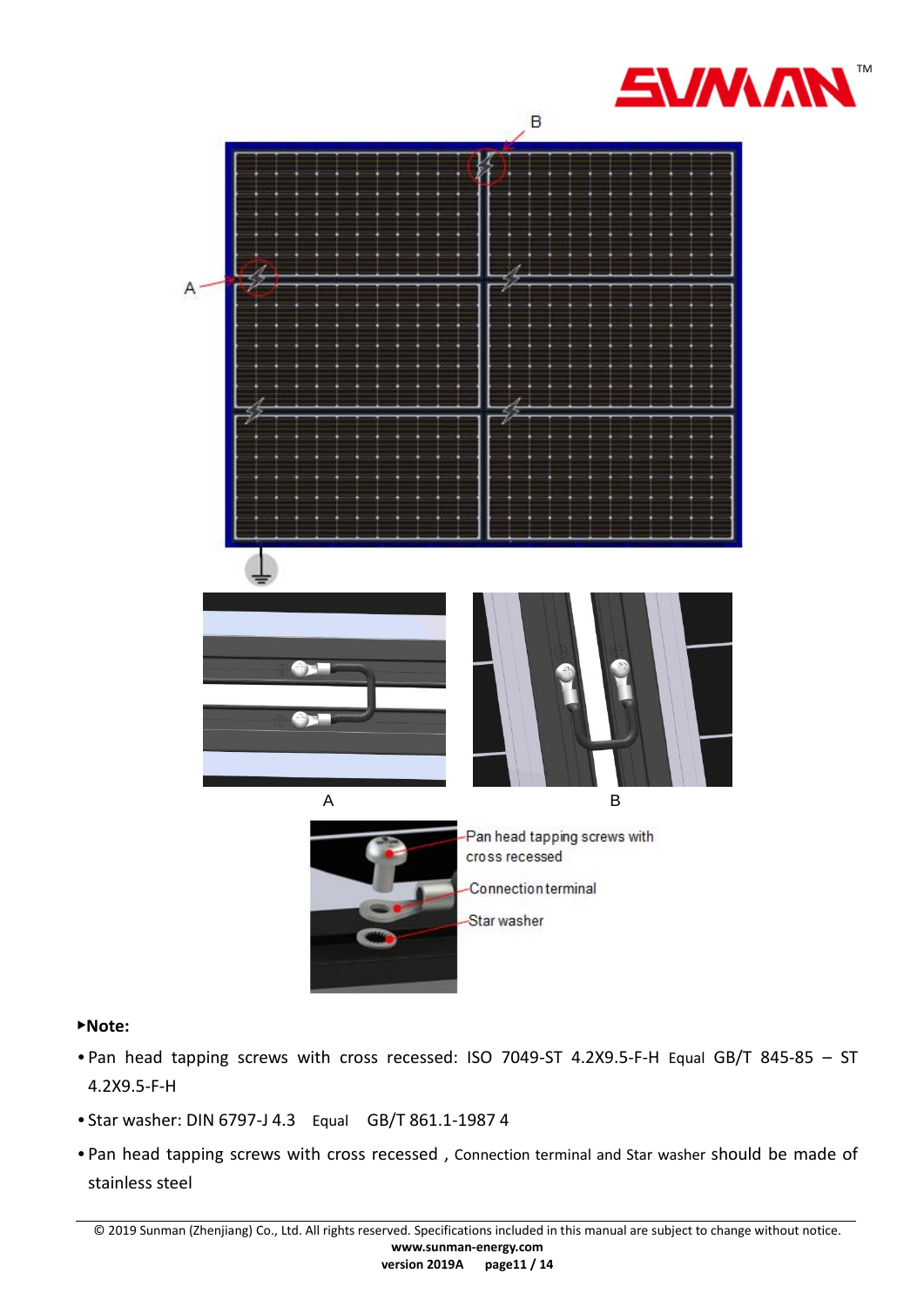

• The star washer is fitted directly under the connection terminal and makes electrical contact by penetrating the anodized coating of the aluminum frame (see the pictures below). Recommended Pan head tapping screws with cross recessed torque is 1 N•m.

#### **Electrical installation**

- Any hardware used must be compatible with the mounting structure material to avoid galvanic corrosion.
- It is not recommended to use eArche with different configurations in the same system.
- Excessive cables must be organized or fixed in an adequate way, e.g. attached to the mounting structure by using non-metallic cable ties.
- For applications requiring high operating voltage several eArche can be connected in series to form a string of eArche; the system voltage is then equal to the sum of the voltage of each eArche.
- For applications requiring high operating currents several strings of eArche can be connected in parallel; the system current is then equal to the sum of the current of each string of eArche.
- The maximum system voltage is 1000 volts DC.
- The maximum number of series connected eArche depends on system design, the type of inverter used and environmental conditions.
- Please make sure no more than two strings in parallel if eArche without any fuse or blocking diode to be connected according to the maximum series fuse rating of eArche and local electrical installation code.
- There is no limitation on the number of eArche that can be connected in parallel (fuse for each string should be considered), the number of eArche is determined by system design parameters such as current or power output.
- To prevent the cables and the connectors from overheating, the cross section of the cables and the capacity of the connectors must be selected to suit the maximum system short circuit current. The recommended cable is PV wire(temperature rating is 90℃) with a cross section of at least 2.5mm².
- Please refer to local regulations to determine the system wires size, type and temperature.
- eArche are supplied with connectors to be used for system electrical connections. The recommended connectors are Multi Contact MC4, TL-Cable01 or equivalent, of which TL-Cable01 and Multi Contact MC4 are connectable.
- To ensure reliable electric connection and to prevent possible intrusion of humidity, Multi Contact MC4 connectors and TL-Cable01 connectors must be mated and locked together until a click can be heard.
- Long-term exposure to wet environments may cause connectors' poor connectivity, resulting in current leakage and poor conductivity. SUNMAN recommend proper connector/cable/wire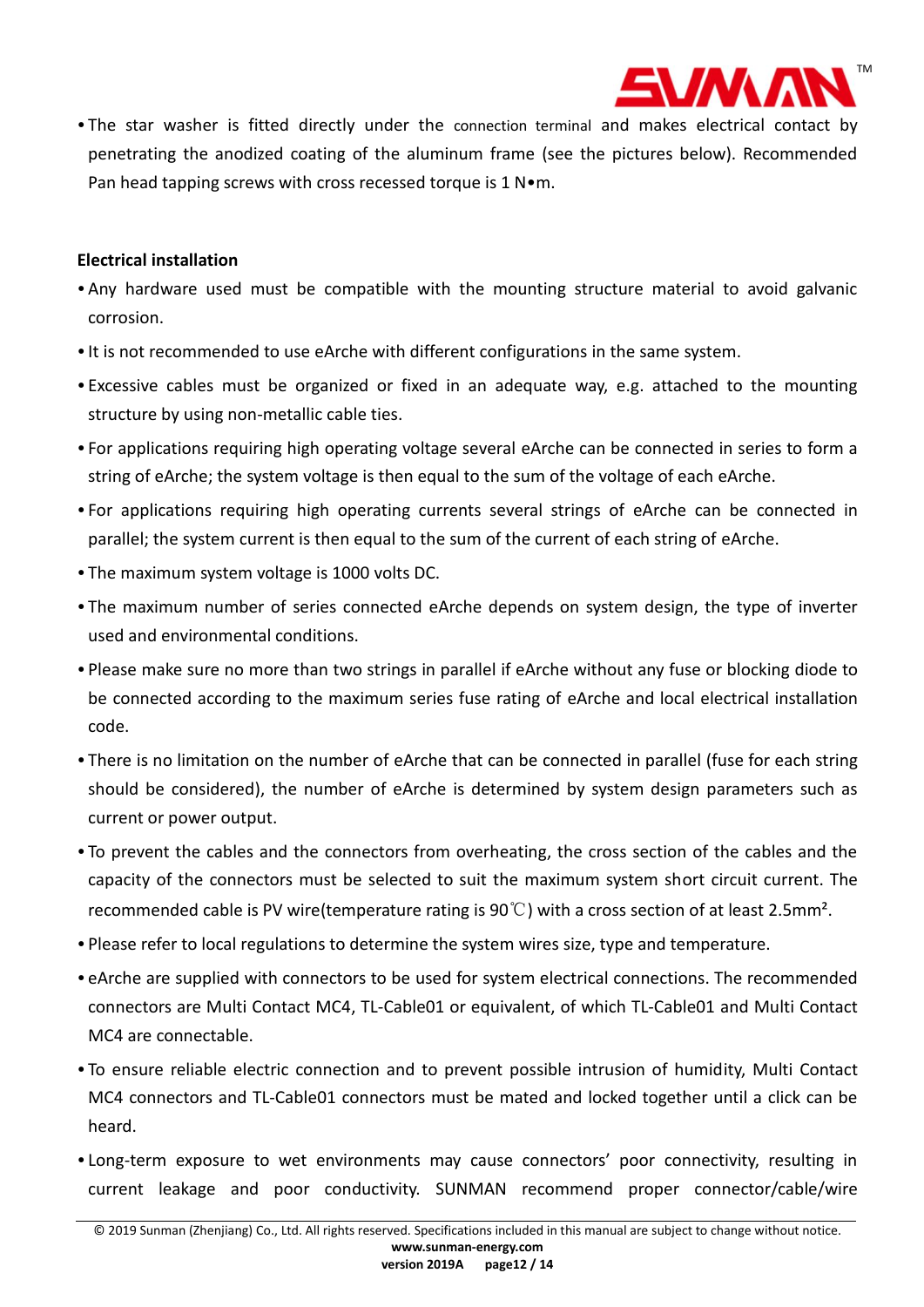

management to prevent moisture intrusion. Depending on the amount of humidity, SUNMAN recommends periodic inspections of the installation system to maintain optimal eArche' performance.

- The DC current generated by photovoltaic systems can be converted into AC and fed into a public Grid. As local utilities' policies on connecting renewable energy systems to the Grids vary from region to region. Always seek the advice from a qualified system designer or integrator. Building permits, inspections and approvals by the local utility are to be expected.
- About bypass diode in the junction box, Recommend by pass diode model is SB3040DY or TL2045.

#### **Disclaimer of liability**

- As the adherence to this manual and the conditions or methods of installation, operation, use and maintenance of photovoltaic (PV) products are beyond SUNMAN's control, SUNMAN does not accept responsibility and expressly disclaims liability for any loss, damage, or expense arising out of or in any way connected with such installation, operation, use or maintenance.
- •No responsibility is assumed by SUNMAN for any infringement of patents or other rights of third parties, which may result from the use of the PV product. No license is granted by implication or otherwise under any patent or patent rights.
- The information in this manual is based on SUNMAN's best knowledge and experience and is believed to be reliable; But such information including product specification (without limitations) and suggestions do not constitute a warranty, express or implied. SUNMAN reserves the right to change the manual, eArche, the specifications, or product information sheets without prior notice.